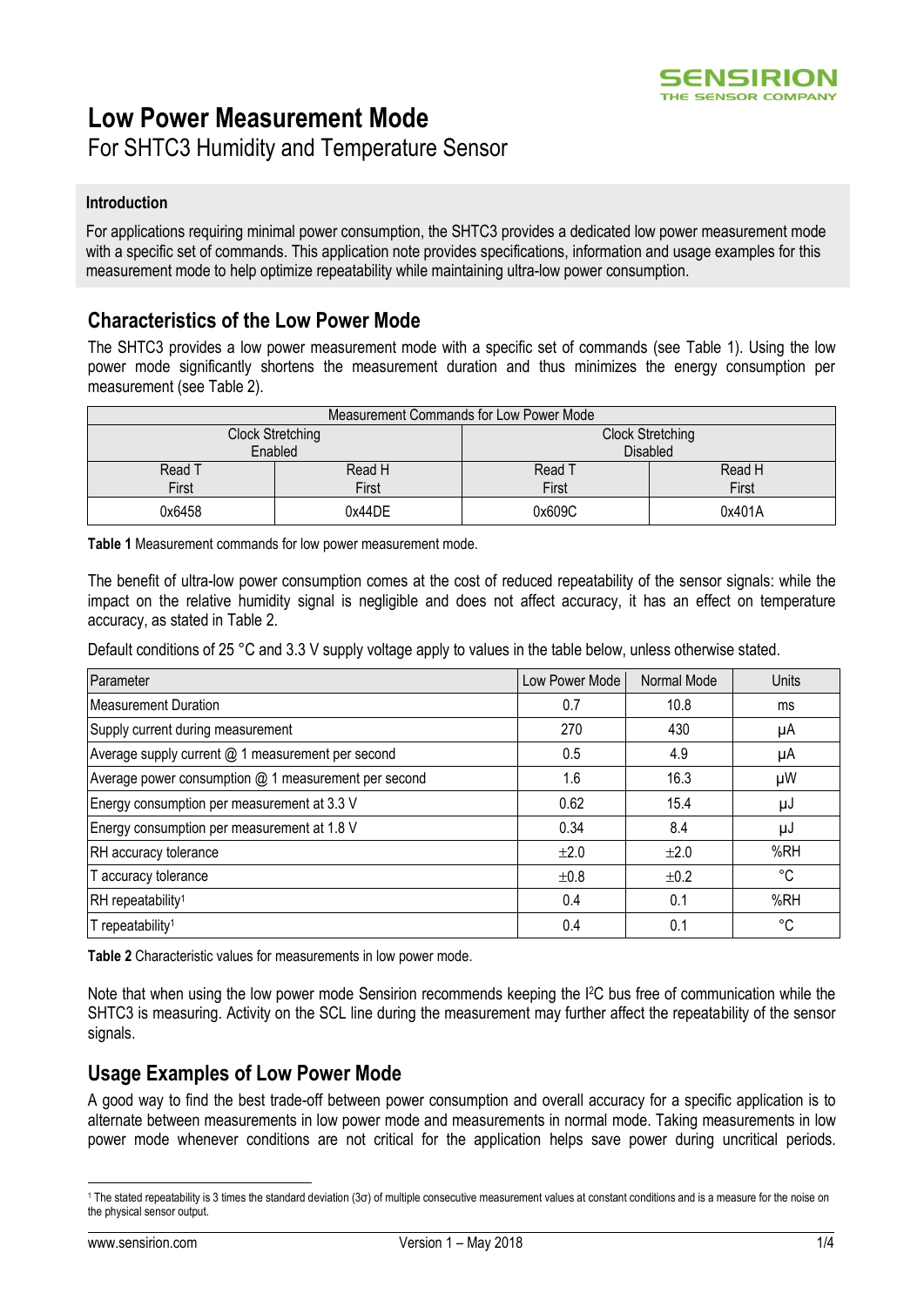### SHTC3 Low Power Measurement Mode



Whenever conditions become critical for the application and best possible repeatability of the sensor signals is required, measurements can be taken in normal mode. See examples below for further illustration:

### **Example 1**

Application: smart thermostat

- Take periodic measurements in low power mode to save power.
- Change to normal mode if a significant change is seen on the sensor signals (indicating that strong RH/T change is happening in the environment) to get best repeatability during critical phase.
- Change back to low power mode after environmental conditions have stabilized.

### **Example 2**

Application: cold chain data logger

- Take periodic measurements in low power mode to save power.
- Change to normal mode if sensor readings get within 1°C of excursion limits defined by the application (e.g. 2°C low limit, 8°C high limit) in order to monitor potential excursions with best possible repeatability.
- Change back to low power mode as soon as sensor readings are back within excursion limits by 1°C.

Of course, there are many other smart ways to combine normal mode and low power mode measurements, depending on the application the sensor is used in.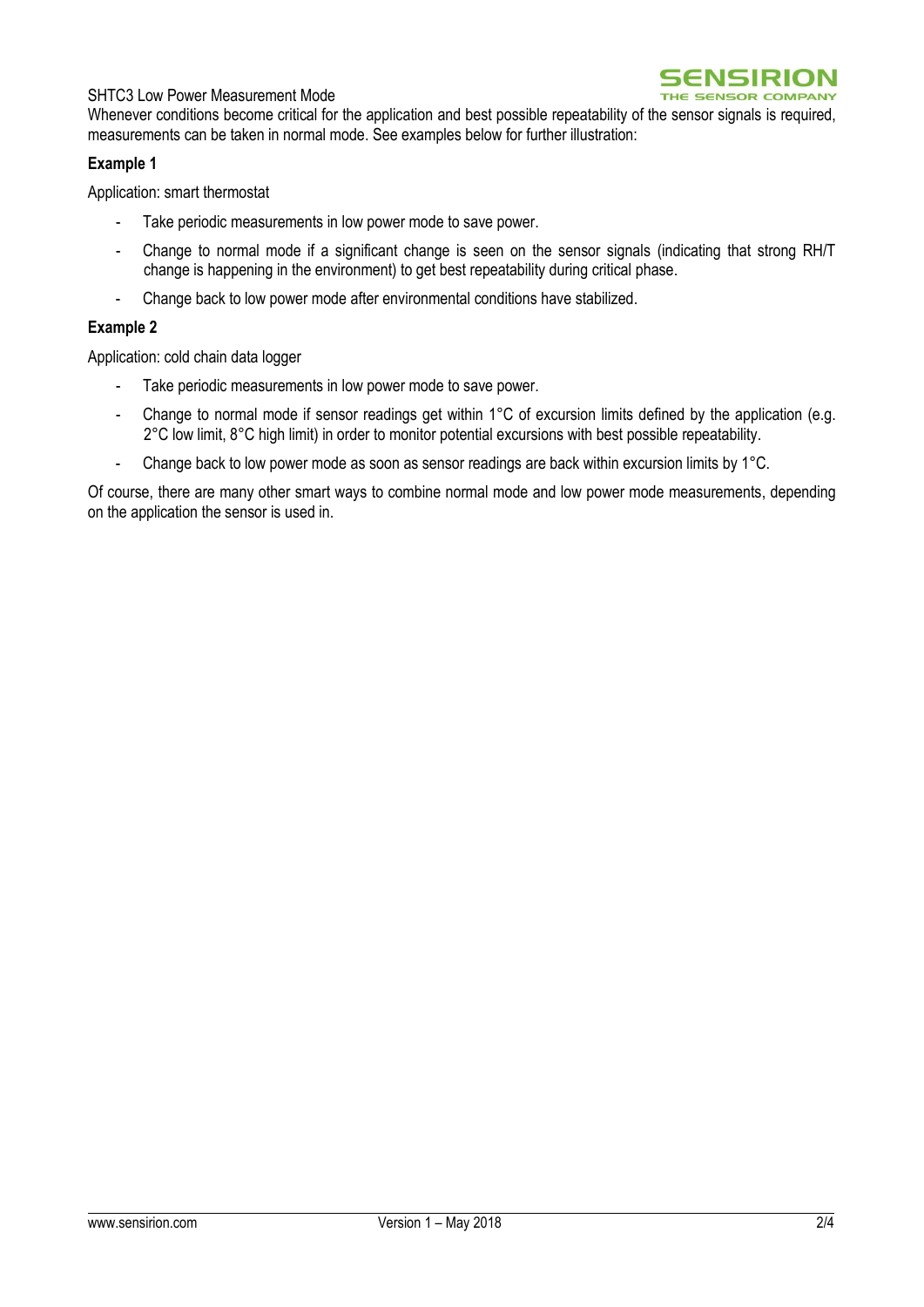

## **Revision history**

| Date        | 151011 | $\sim$<br>uue.         |
|-------------|--------|------------------------|
| 2018<br>Mav |        | .<br>release<br>iiliai |